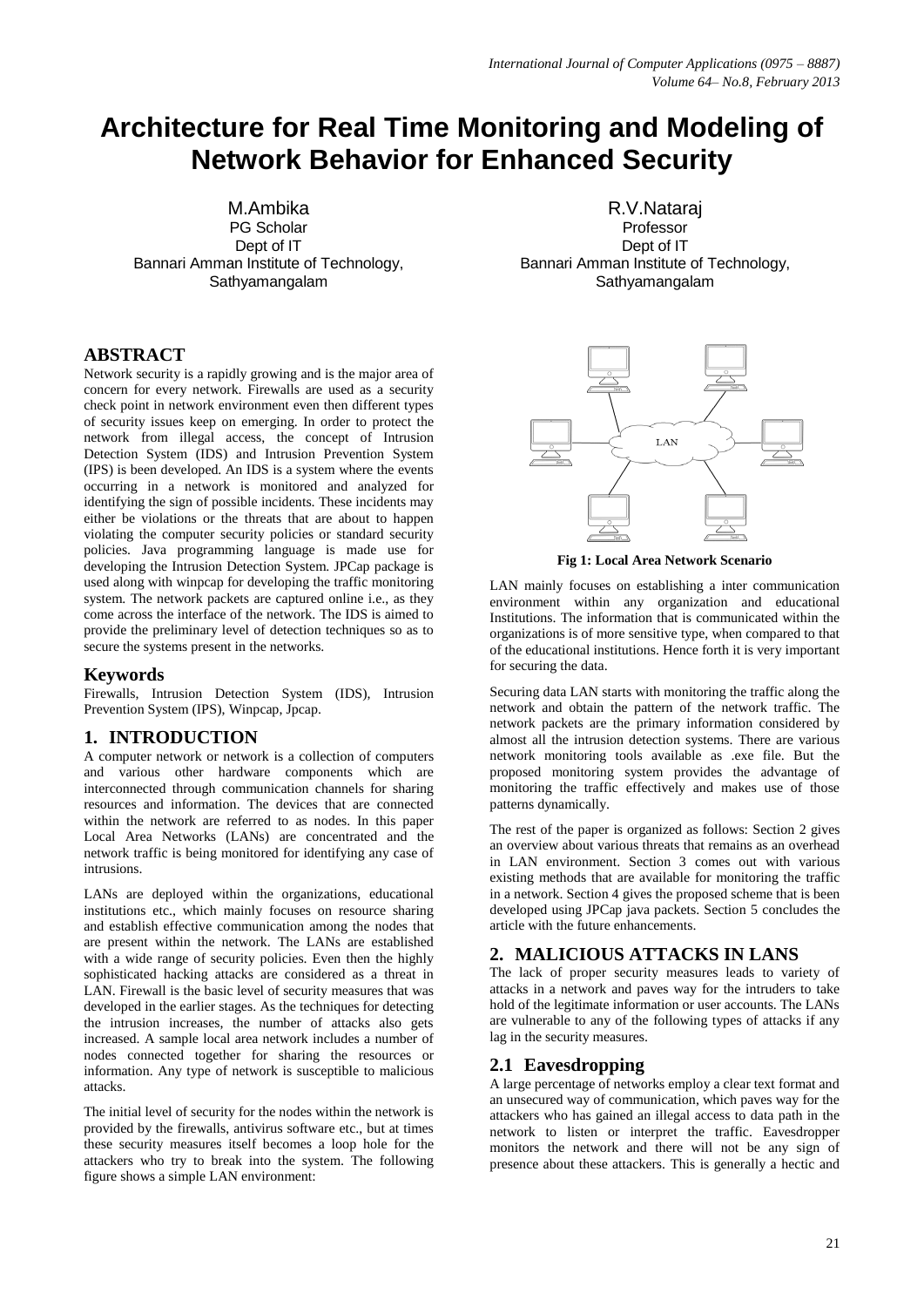challenging problem faced by an administrator in any enterprise.

# **2.2 Data Modification**

Once the attacker gets hold of the legitimate data, obviously the next step is to alter that data. The modification of data is done without the knowledge of the sender or the receiver. Even though confidentiality is not required for all communications, it is mandatory to ensure that the messages are not modified.

# **2.3 Identity Spoofing (IP Address Spoofing)**

In most networks IP address of a computer is used to identify the legitimate entity in the network. But in some cases there are chances where an IP address could be falsely assumed, which is referred to as identity spoofing. The attacker gets the opportunity to construct the IP packets through some special programs and these IP packets appear to originate from valid addresses inside the corporate intranet. Once the attacker gain access to the network with the help of a valid IP address, the attacker can reroute the data, and there are possibilities for the data to be deleted.

# **2.4 Password-Based Attacks**

The traditional method of providing access rights to the users is by providing username and password. In case the attacker gets to know the information about the valid user account then the attacker also gets the same level of rights as that of the legitimate user. This attack helps the attacker easily modify the server and network configurations, including the access controls and routing tables.

# **2.5 Sniffer Attack**

The term sniffer refers to the application or a device that has the capability to read, monitor and capture network data exchanges. Sniffer provides a full view of the data inside the packet, if the packets are not encrypted. This application helps the attacker to analyze the network and gain information to eventually cause the network to crash or to become corrupted.

# **3. LITERATURE SURVEY**

The above section clearly states the threats that might happen in LAN communication. Considering these criteria it was necessary to develop an intrusion detection and prevention systems. Following are some of the existing works that provides various intrusion detection and prevention system (IDPS).

The issues of information security are addressed in [1]. The paper also describes the security needs of an organization for protecting their critical information from attacks. Highly trained analysts are required for continuously monitoring the system. Construction of new security strategies involve high effort which are discussed in [2], [9] and [12].

A multilayer approach in intrusion detection and prevention system to monitor a single host is provided in [2]. This approach consists of three layers: File Analyzer, System Resource Analyzer and Connection Analyzer. The advantage of this technique [2] is that it provides both signature based and anomaly based detection and prevention. But on the other hand it requires a large amount of memory for storing system data and network traffic.

A software based solution, Proventia desktop is proposed in [3] which helps in detecting and protecting the system starting from network layer up to application layer from known and unknown attacks. This software provides a great flexibility to set different type of filtering rules. The major drawback is its high rate of false-positives. Highly skilled staff and also a lot of time are required to monitor the IDPS.

In the proposed model in [4], the IDPS is divided is divided into two types, as in-source and out-source. The key business of Managed Security Services Provider (MSSP) [4] is to provide security to an organization against attacks. Most of the time spent by MSSP includes examining new technology to secure the information even better than before.

Snort and source fire are considered as the best intrusion prevention systems for a multinational company in [5]. Snort provides a facility to modify its source code with the help of source fire. The disadvantage of snort is that it uses signature based technique for detecting the intrusion. In case any anomaly behaviour occur then it is not possible for snort to detect that attack.

A mobile agent based IDPS is proposed in [6]. The secure mobile agent is responsible for monitoring the system, processing the logs, detecting the attacks and protecting the host by automated real time response. The major drawback in this technique [6] is that if mobile agent is the target for the attackers then it becomes tedious for any IDPS to prevent from the system being hacked. Hence a separate security infrastructure is necessary for protecting the mobile agent.

David and Paola proposed a technique in [7] that shows the interaction of application with the operating system and also examines how an IDS could be broken without any detection, by using the sequence matching technique. But this technique is not aware of the effort and knowledge that is required for producing such an attack. It is also unaware of the prediction of the working of IDS by the attackers.

The differences in host based and network based intrusion detection and prevention system is been proposed in [8]. Two types of network intrusion detection systems are proposed in this paper: Promiscuous-mode and Network mode. This IDS responds only to the signature based detected attacks which emerged as a major drawback of this method and still human interaction is needed to solve the issue.

A novel string matching technique is proposed in [9] which is an optimization of other matching algorithms. The proposed string matching algorithm breaks the string into small sets of state machines. The subset of string is recognized by the state machine. If there is any presence of the suspicious behaviour the information about the intruder is broadcasted to every module which holds the database for defining the rules and the signature of the intruder is compared with the predefined detected signatures. This algorithm very efficient, ten times faster than the other existing algorithms and also consumes less resources.

Distributed IDS is used to analyze the system according to Mrdović and Zajko [10], where multiple sensors are deployed in selected network segments for observing the network traffic behaviour. The analysis engine used here is snort. The log events are stored in MySQL. The distributed IDS is managed by management console that is responsible for monitoring and configuring the IDS. A greater protection against attacks is provided by this IDS. It is made by possible with the help of multiple computers monitoring and preventing the network from malicious attacks [13]. The implementation part of this system requires large memory and well trained security analysts and also management is difficult.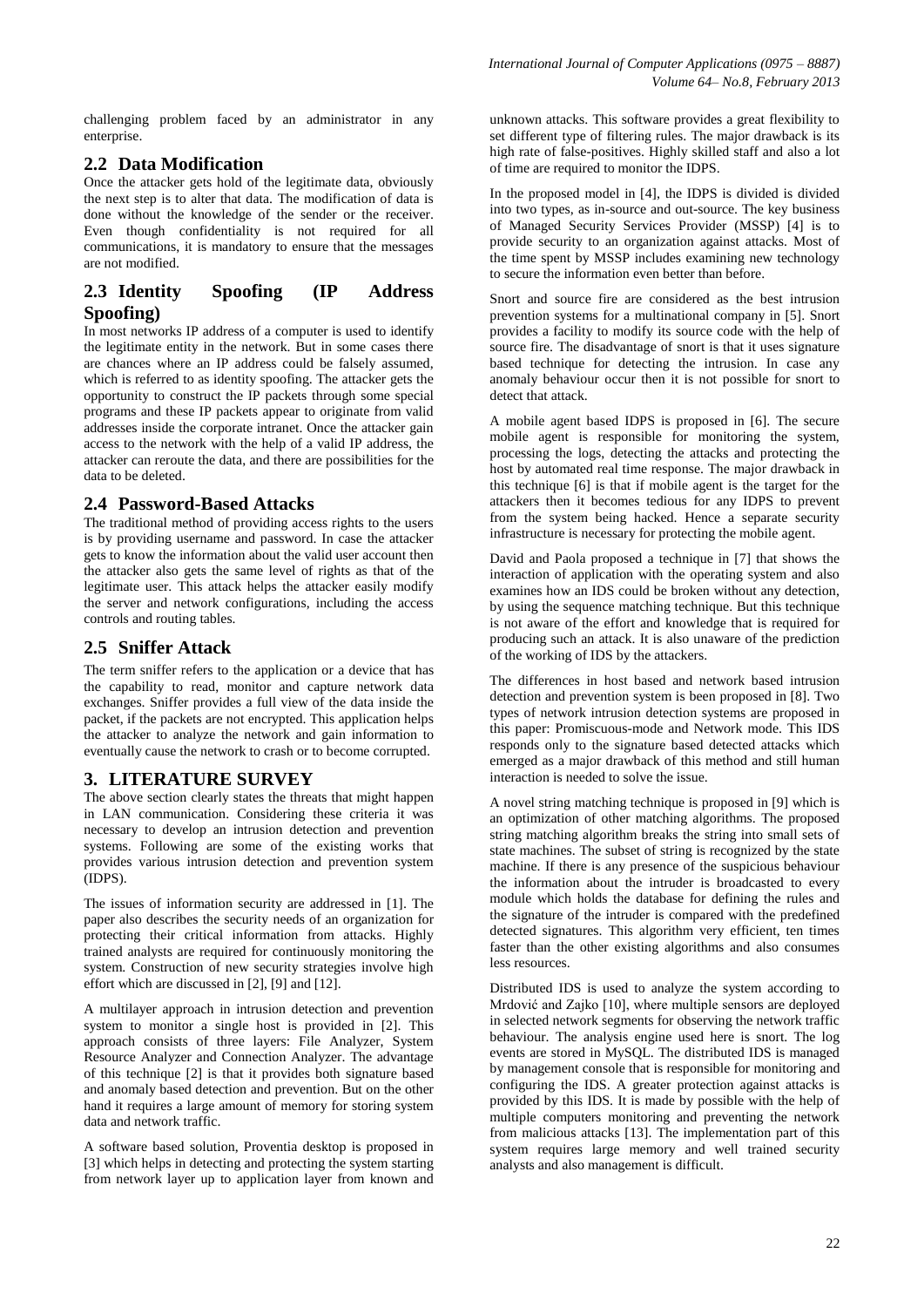This paper [11] brings out the two different techniques of IDS: Misuse detection and anomaly detection. Data mining, data fusion and immunological based approaches are used in IDS. Brief information about the existing intrusion detection technology is given in this paper. The challenges and future directions of intrusion detection technology are evaluated. The techniques discussed in [4], [9]  $&$  [14] are sufficient for IDPS to detect and respond to anomalies in real time.

The technique proposed in [12] combines multiple hosts for detecting multiple intrusions and detecting the false-positive rate. The system call events are modeled using Hidden Markov Model which is a speech recognition technique. Decision trees help to model or classify the intrusion type and examine the future challenges. Less false-positive rate is incurred in this technique [12] that increases the performance of the detection. The system can be secured in a better way if these IDS adopt the mechanism of protection that was in discussed in [4] and [8].

Another approach for IDPS that uses peer to peer approach for security is INDRA (Intrusion Detection and Rapid Action) [13]. This network works in a distributed environment by distributing the intruder's information on peer to peer network. If any interrupt is found by INDRA then the security agent cut off the effected packets. It is the most reliable, trusted and efficient IDPS. As discussed in [2] and [3] it requires a large amount of memory to store all the collected information about the intruder.

Architecture to protect HIDS is proposed in [14]. It includes a virtual machine that observes the system behaviour or monitors the system inside a virtual machine. Multiple virtual machines can be made to run simultaneously on same hardware. Cost effectiveness is a great advantage as discussed in [2] and [3].

IDPS and IDS/IPS tools are investigated by Matt and Andrew in [15]. The schema is created using MySQL and the setting of permissions are configured. The changes in specific files are monitored using TRIPWARE software and the logs are checked continuously through SNORT. A large number of different attacks such as viruses, Denial of Services, malware etc., can be detected with the help of SNORT.

Apart from the above mentioned tools and techniques there are various other sources available for performing the packet capture action. Wireshark is an efficient tool for capturing and analyzing the network packets. This tool is used for network troubleshooting, for communications protocol development and for education.



**Fig 2: Snapshot of Wireshark tool capturing live packets**

Wireshark uses Pcap to capture the packets and hence captures the packets on the types of networks that pcap

supports. Data can either be captured from a live network or can be read from a file that contains already captured packets.

# **4. PROPOSED WORK**

An intrusion is someone (hacker or cracker) attempting to break into or misuse the system. The term misuse may include stealing any confidential data or something minor such as misusing the email system for spam. With the rapid development of Internet and the World Wide Web, the intrusion rate also gets increased. Apart from these advantages there is an arms race between the intruders and people who provide security to the systems in networks. The proposed IDS monitoring system is designed in such a way that it runs on the host machines and assists the network administrators in order to detect the intrusion attacks and inform the user of the system to provide security by blocking the malicious users based on their IP addresses.

## **4.1 System Architecture**

The system architecture for monitoring the system network is given below:



**Fig 3: Architecture of Network Monitoring System**

The live network packets or the packets or the packets generated by the traffic generator are captured with the help of WinPcap and JPCap. The packets can be processed directly or it can be saved in a file for further processing. JPCap is a java package used for capturing and displaying the packets.

## **4.2 Network Packet Capture**

Once the packets arrive at the system, they are sniffed by the Sniffer and then various processing techniques are applied to detect if any attack occurs and in that case warning is given to the user. JPCap package is used in the java code developed for capturing the network packets.



**Fig 4: UML diagram showing Packet Capture**

The following steps are carried out for capturing the network packets:

#### *Step 1: Obtain the list of Network Interfaces*

The first and the foremost task that has to be performed before starting to capture the packets are to identify the list of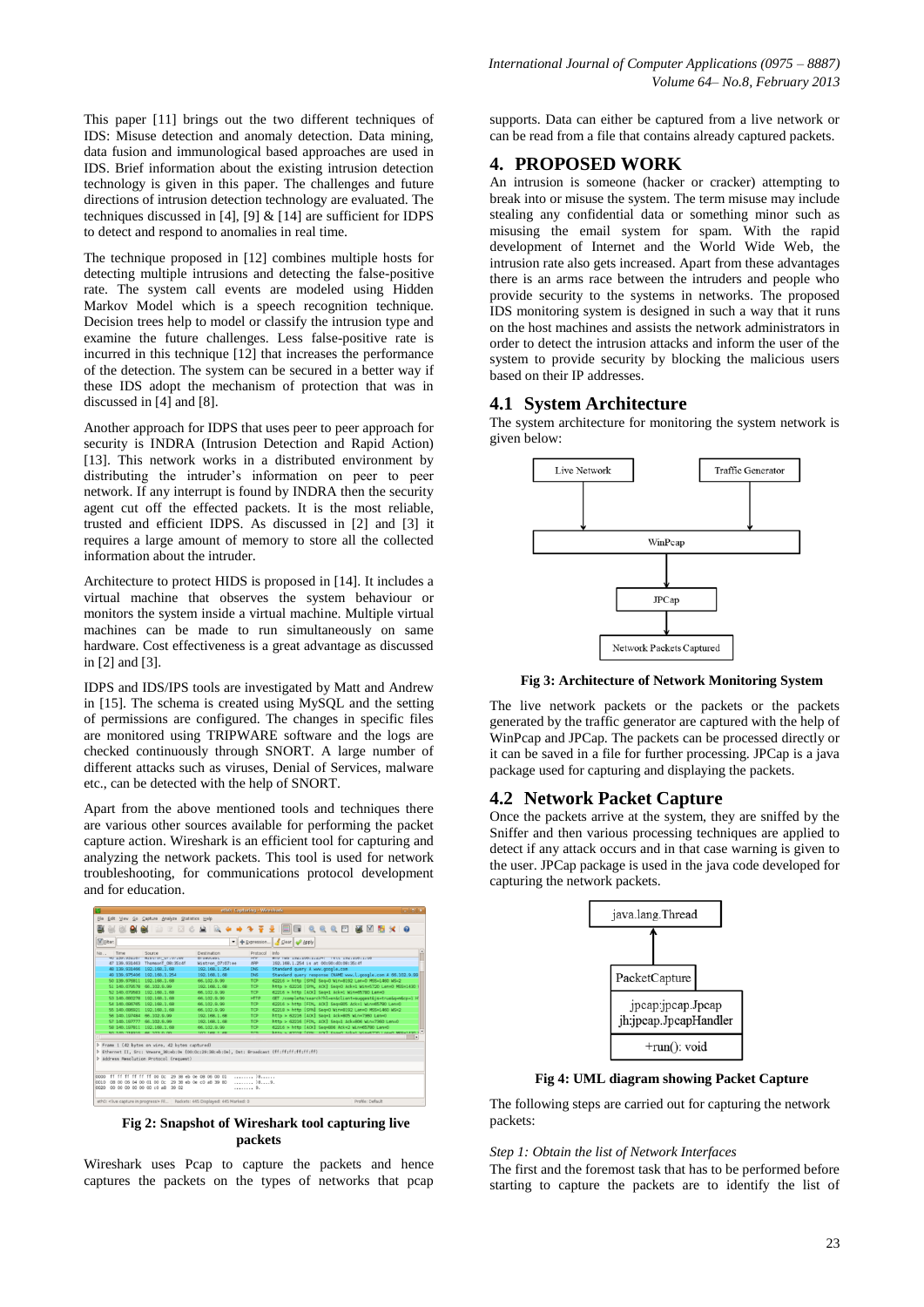network interface on the machine. The network interface JPCap provides JpcapCaptor.getDeviceList() method. This method returns an array of network interface objects. Following screenshot displays the network interface details:



**Fig 5: List of Network Interfaces**

The network interface object contains information about the corresponding network interface, like name, description, IP and MAC addresses, datalink name and description.

#### *Step 2: Opening a Network Interface*

After obtaining the list of network interfaces, one particular network interface is chosen for capturing the packets. This process can be performed by using JpcapCaptor.openDevice() method. This method returns an instance of JpcapCaptor. Further it is possible to call several other methods of the class JpcapCaptor for capturing packets from network interface.

#### *Step 3: Capture Packets from the Network Interface*

As the JpcapCaptor instance has been obtained, the next immediate step is to capture the packets from the network interface. The steps 1 and 2 explained above are considered as the basic requirements that are to be set up before capturing the packets from the network interface. Two major methods can be applied for capturing packets using JpcapCaptor instance. First is the callback method and the second is to capture the packets one-by-one. Following diagram explains the steps involved in packet capture:



**Fig 6: Steps involved in Packet Capture**

Callback method is similar to recursive methods where a particular method is called recursively for capturing the packets. For many applications callback method may not sound better. In that case the packets are captured one-by-one unlike the callback method where the packets are captured continuously.

| C/Windowsloystem32\cmd.cvc                                                                                                                                                        |  |  | <b>REGISTER</b> |
|-----------------------------------------------------------------------------------------------------------------------------------------------------------------------------------|--|--|-----------------|
| 2014/05/23<br>length - 92<br>Captures length - 92<br>Source address - /172.16.6.58<br>Destination address - /172.16.31.255<br>TO <sub>2</sub>                                     |  |  |                 |
| Time Mon Oct 88 13:29:37 IST 2012<br>Packet 492:<br>$length - 92$<br>Captures langth - 92<br>Source address - /172.16.2.284<br>Bestination address - /172.16.31.255<br><b>IDP</b> |  |  |                 |
| Time Mon Oct 88 13:29:37 IST 2012<br>Packet 493:<br>$length - 60$<br>Captures length - 68<br><b>APP</b>                                                                           |  |  |                 |
| Time Mon Oct 08 13:29:37 15T 2012<br>Packet 494:<br>$length = 68$<br>Captures length - 60<br><b>Ary</b>                                                                           |  |  |                 |
| Time Mon Oct 88 13:29:37 IST 2012<br>Packet 4953<br>$length - 68$<br>Captures length - 60<br><b>Ary</b>                                                                           |  |  |                 |
| Time Mon Oct 88 13:29:37 IST 2012<br>Facket 497:<br>length - 60<br>Captures length - 60<br>laro.                                                                                  |  |  |                 |
| Time Mon Oct 08 13:29:37 IST 2012<br>Packet 498:<br>$length - 68$<br>Captures langth - 68<br><b>Serve</b>                                                                         |  |  |                 |
| Time Moo Oct 88 13:29:37 15T 2R12<br>Packet 499:<br>$length - 68$<br>Ceptures length - 68<br>arp<br>elbse : 8                                                                     |  |  |                 |
| Crydauax jdkt. 7.8_86 Atin>                                                                                                                                                       |  |  |                 |
| <b>GIR 9 0 1 8 6</b>                                                                                                                                                              |  |  | - 1 3 6 13 M    |
|                                                                                                                                                                                   |  |  |                 |

**Fig 7: Network Packets Captured**

#### **5. CONCLUSION AND FUTURE WORK**

This paper proposes a monitoring for dynamically capturing the packets in a network. The IDS is designed to provide the basic detection techniques so as to secure the systems present in the networks. IDS help the Network Administrator to track down intruders on the Internet whose very purpose is to bring your network to a breach point and make it vulnerable to attacks. Security organizations will have to adopt such a strongest model or mechanism which provides strongest protection against threats to ensure that the system will remain secure. As the first step in intrusion detection this proposed system provides an efficient way of capturing packets in the network. The code is completely written in java and tested Windows XP and Windows 7 operating system.

The present system just displays the log information but doesn't employ any techniques to analyze the information present in the log records and extract knowledge. The system can be extended by incorporating Data Mining techniques to analyze the information in the log records which may help in efficient decision making.

## **6. REFERENCES**

- [1] Ahmed Patel, Qais Qassim, Christopher Wills. "A survey of intrusion detection and prevention systems", Information Management & Computer Security Journal, Vol.3, Page: 64-69, 2010.
- [2] Oludele Awodele, Sunday Idowu, Omotola Anjorin, and Vincent J. Joshua, "A Multi-Layered Approach to the Design of Intelligent Intrusion Detection and Prevention System (IIDPS)", Babcock University, Volume 6, Page: 20-26, 2009.
- [3] Mario Guimaraes, Meg Murray. "Overview of Intrusion Detection and Intrusion Prevention", Information security curriculum development Conference by ACM Page: 39-44, 2008.
- [4] Muhammad Awais Shibli, Sead Muftic. "Intrusion Detection and Prevention System using Secure Mobile Agents", IEEE International Conference on Security & Cryptography, Page: 58-67, 2008.
- [5] David Wagner, Paolo Soto. "Mimicry Attacks on Host Based Intrusion Detection Systems", 9th ACM Conference on Computer and Communications Security, Page: 27-35, 2002.